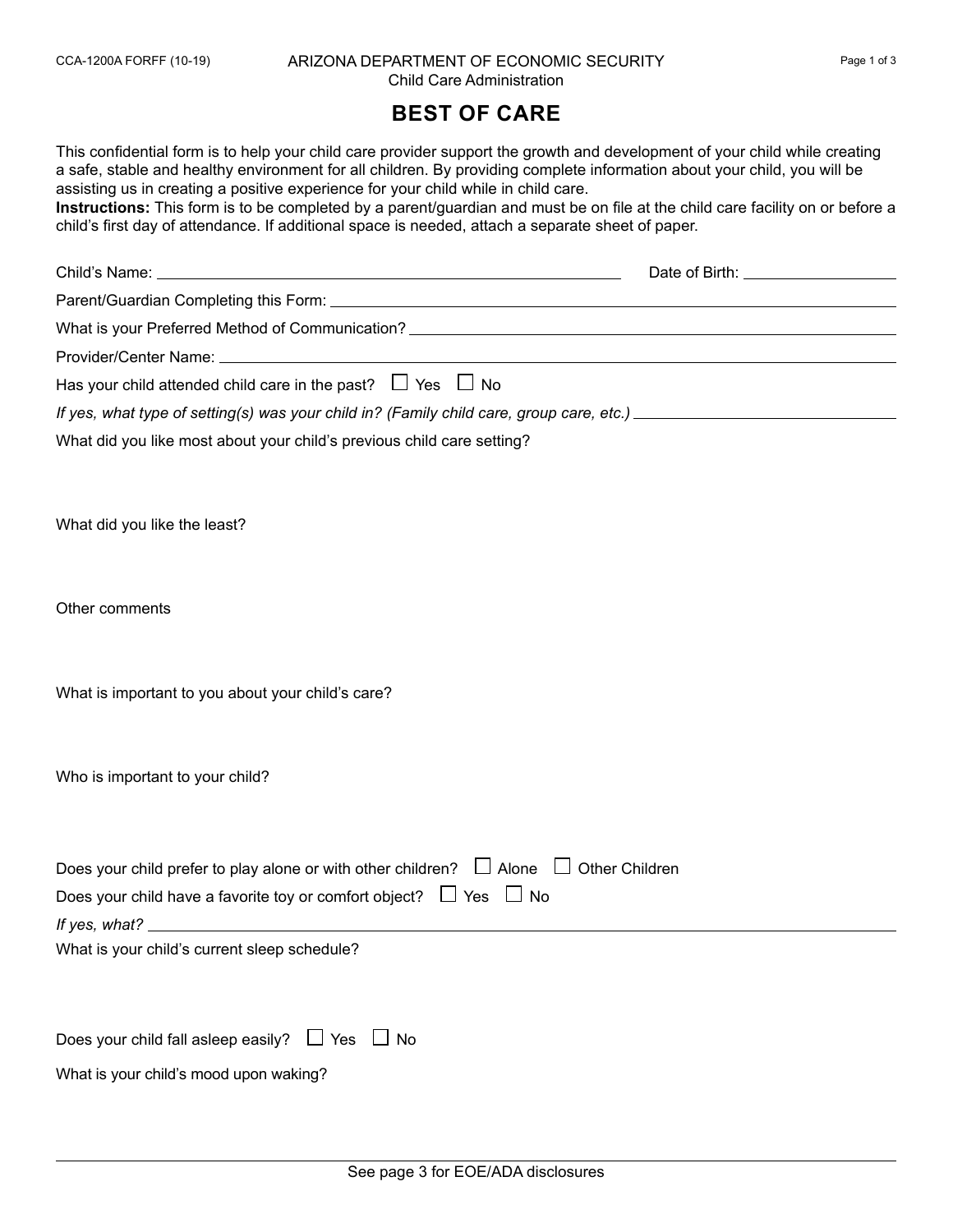Child's Name:

What does your child like?

What does your child dislike?

Special things you say or do to comfort your child are?

## How do you know when your child is:

| Happy? |                                                                                                                       |
|--------|-----------------------------------------------------------------------------------------------------------------------|
| Sad?   |                                                                                                                       |
| Mad?   | <u> 1989 - Johann Barbara, martxa alemaniar argumento de la contrada de la contrada de la contrada de la contrada</u> |
| Tired? |                                                                                                                       |
| Other? | <u> 1989 - Andrea Stadt Britain, amerikansk politik (d. 1989)</u>                                                     |
|        | How does your child react when:                                                                                       |
|        | Something unexpected happens?                                                                                         |

*Something happens he/she doesn't like?*

*He/She is scared?*

*Other?*

| Does your child have any health issues? $\Box$ Yes $\Box$ No |  |
|--------------------------------------------------------------|--|
| If yes, please explain                                       |  |

Events at home often influence a child's behavior, for example: changes in the family, such as a new sibling, separation or divorce, or moving to a new home. Knowing about these transitional times will allow us to provide special attention, understanding, and care that your child needs.

| Has anything happened recently in your child's life that might have an effect on him/her? $\;\;\Box$ Yes $\;\;\Box$ No $\;$ |  |  |  |
|-----------------------------------------------------------------------------------------------------------------------------|--|--|--|
|-----------------------------------------------------------------------------------------------------------------------------|--|--|--|

*If yes, please explain*